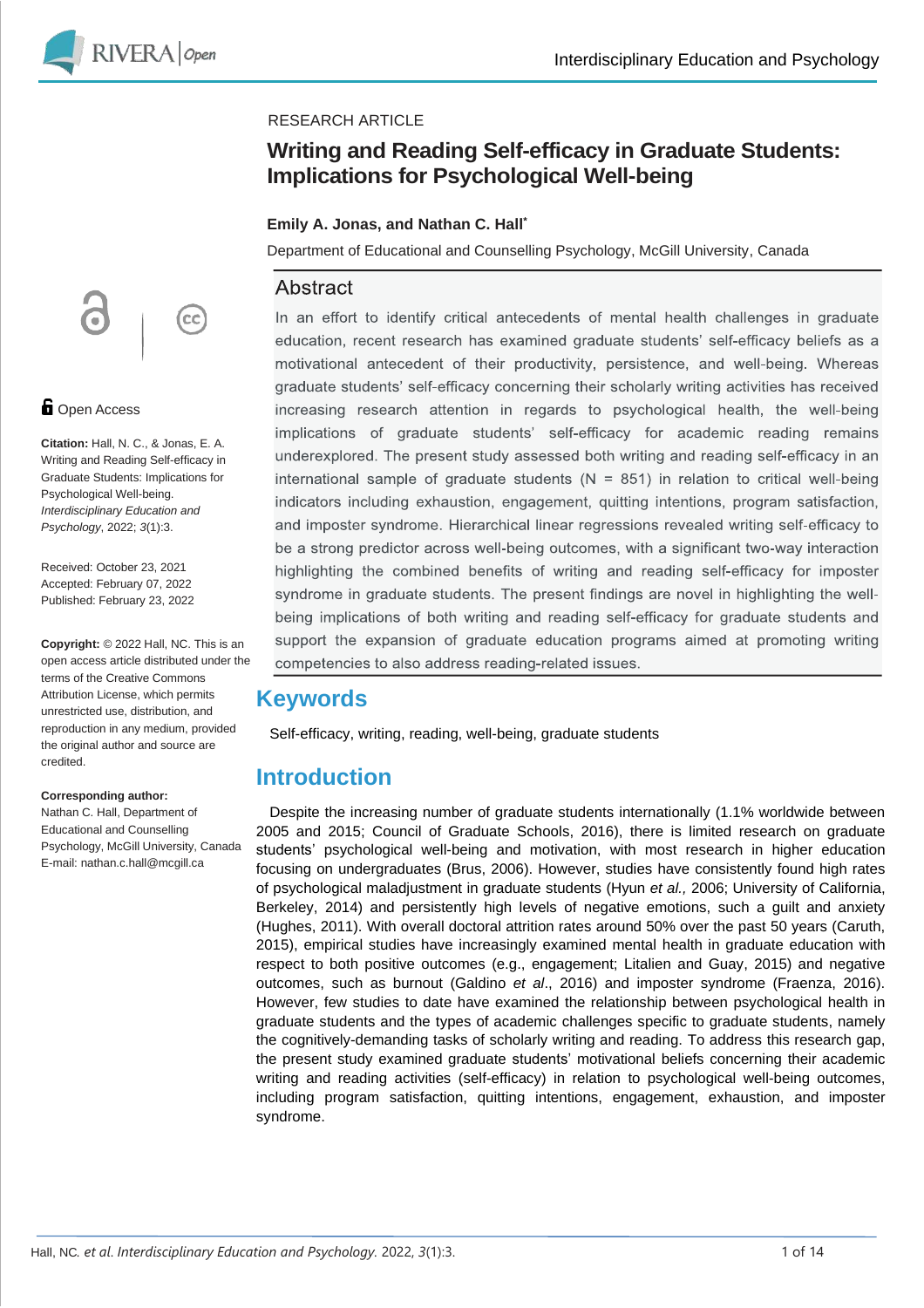

## **Academic Writing and Reading in Graduate Education**

As outlined in a scoping review of critical contributors to achievement and well-being in doctoral students (Sverdlik *et al*., 2018), graduate students often experience extreme stress due to the unfamiliar, complex, and demanding nature of advanced scholarly activities. Findings specifically suggest that lack of structure in graduate education is particularly daunting since it requires students to be self-motivated, especially in the later stages of doctoral programs that demand increased independence and knowledge creation (Gardner, 2009; Sverdlik and Hall, 2019). Similarly, Lovitts (2008) found that the transition to independent research in graduate education, after the completion of requisite coursework, to be especially difficult due to its requirements for demanding cognitive strategies, such as creativity and ingenuity, to successfully complete research tasks (Filipovic and Jovanovic, 2016). Graduate students are thus faced with many competing roles and responsibilities (Levecque *et al.,* 2017), with qualitative studies persistently underscoring the salience of writing and reading experiences of graduate students as a central contributor to their academic identity and emotional experiences (Cotterall, 2013; McAlpine and Amundsen, 2012).

Although much of the existing research on writing and reading challenges in graduate education has explored the difficulties faced by non-native English speakers (e.g., Phakiti and Li, 2011), there is growing research on the pressures of academic writing for graduate students at large. Not only do graduate students in research-based programs feel pressure to complete their research in a timely manner (Kamler, 2008), they are additionally pressured to publish their scholarly writing (McGrail *et al*., 2006). Accordingly, graduate students must not only navigate a complex network of literature databases, read and summarize complex material, and write sophisticated research reports, they must also perform these tasks according to the standards set by their professional research community (Kwan, 2009). These demands thus require students to continually improve their advanced reading and writing abilities for research purposes, with the persistent development of these high-level academic competencies often posing significant motivational and emotional challenges.

#### **Graduate Writing Challenges**

For many graduate students, academic writing can be particularly daunting due to the undefined nature of the task, especially when related to research production. Moreover, existing research consistently shows the negative psychological impact of writing challenges in graduate education to be further exacerbated by insufficient support from supervisors and institutions (e.g., lack of scholarly socialization, academic writing training; Aitchison *et al.,* 2012; Odena and Burgess, 2017). Conversely, findings also show quality pedagogy in graduate education to have long-lasting benefits for students' career development in promoting life-long learning and self-regulatory competencies (White, 2007). However, despite growing interest in improving pedagogical offerings specific to academic writing for graduate students at large, there currently exists a lack of knowledge of optimal design and implementation (Brooks-Gillies *et al.,* 2015). Additionally, many of such programs encourage prescriptive solutions to improve writing self-regulation, but often do not address emotional issues that arise throughout the writing process (Brooks-Gillies *et al.*, 2015).

Across various qualitative studies, students describe their supervisor's feedback and support throughout the writing process as essential to their degree completion and academic success (Gearity and Mertz, 2012; Odena and Burgess, 2017) particularly with respect to collaborative writing for developing writing skills (i.e., argumentation, justification; Florence and Yore, 2004). However, findings from Aitchison *et al*. (2012) suggest that whereas supervisors typically view writing as a means to an end for knowledge dissemination, doctoral students largely viewed writing as a highly emotional process critical to developing their academic identity. Doctoral students in particular reported that their supervisors are unlikely to provide extensive writing support, with this lack of support contributing to feelings of frustration, hurt, and confusion. Research by Merga (2015) further suggests that as dissertation formats have become less traditional over time (e.g., manuscript style), supervisors are increasingly unable to provide adequate support leading to self-doubt in graduate supervisees attempting to meet the rigorous writing standards of academic journals.

In another interview study, Cotterall (2011) found individual thesis supervisors, as opposed to formalized academic programing, to be responsible for writing education across graduate programs at an Australian university, thus resulting in inconsistent, highly individualized, and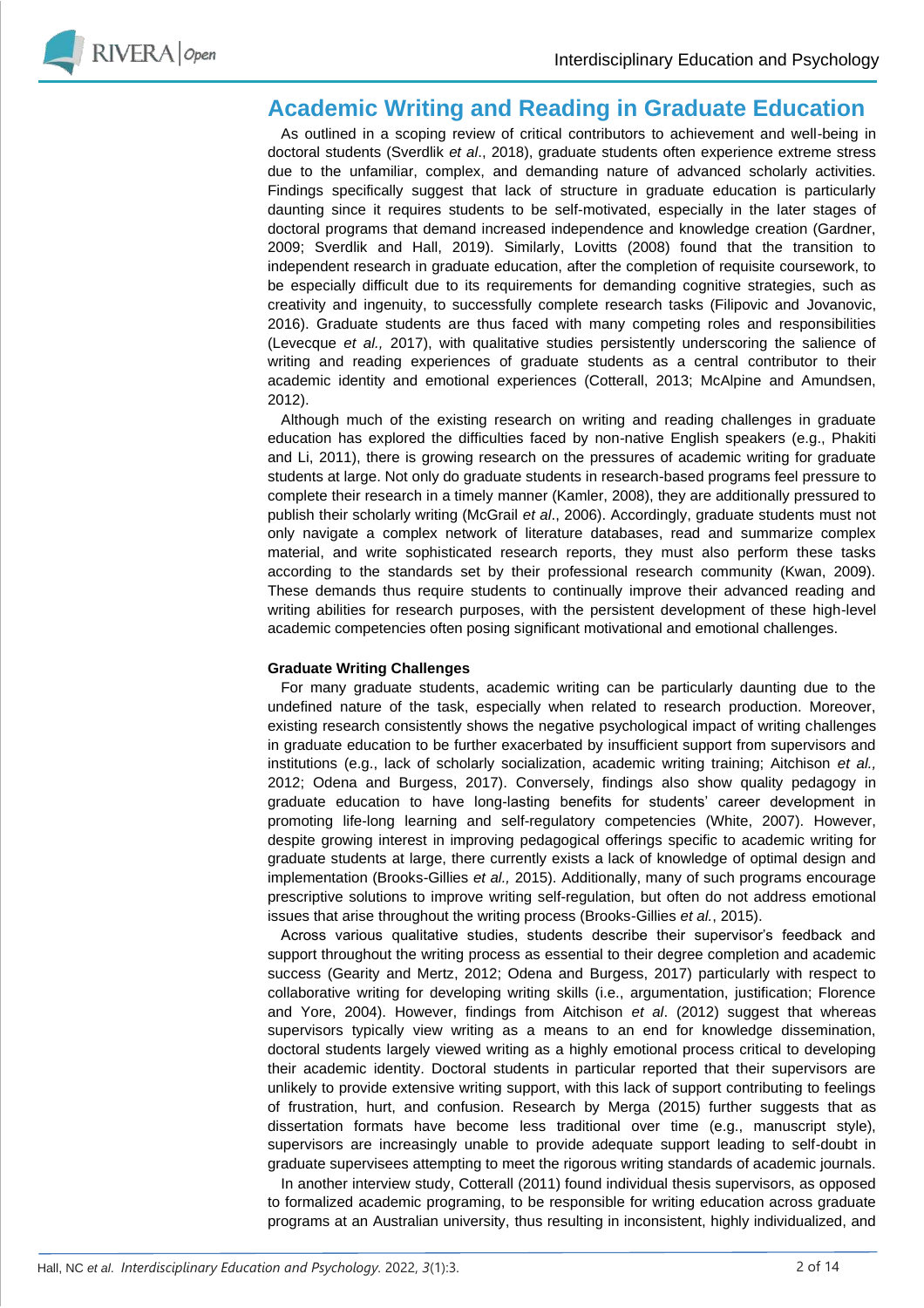

unregulated training experiences. The interviews further revealed that students experienced a great deal of emotions in relationship to their writing (i.e., anxiety, insecurity, shame) and a general lack of confidence in their academic writing abilities. Similarly, autoethnographic findings from Gearity and Mertz (2012) suggest that although writing diaries may help graduate students improve their writing experiences, the writing process may also be impaired by an unsupportive supervisory relationship that can further exacerbate students' emotional issues and productivity.

#### **Graduate Reading Challenges**

Not unlike the limited empirical literature on the psychological experiences of graduate students in regards to writing, there exists remarkably little research on the lived experiences of graduate students in regards to reading for research purposes. Moreover, existing studies further tend to overlook reading processes by conceptualizing it only as a basic precursor serving to facilitate eventual writing (McAlpine and Amundsen, 2012) or as an impediment to academic writing progress and performance (e.g., Busl *et al.,* 2015; see also "interest-based studying", Senko *et al*., 2013). Contrary to this notion, the limited research on reading in graduate education suggests that reading presents unique challenges, both conceptually and emotionally, that should be studied separately from writing processes.

As the complexity, density, and breadth of academic literature that graduate students are expected to read is typically much greater than in undergraduate education, reading processes in graduate education must become more strategic and efficient (Mikitish, 2017; Wohl and Fine, 2017). However, Green and Macauley (2007) found that students tend to develop their own idiosyncratic reading strategies, such as personalized systems for keeping track of readings or contrasting reference lists to determine salient readings, rather than soliciting external advice. Despite having individualized strategies, students generally tended to engage in a similar sequence of collecting references, re-reading sources, and preparing summary notes later used to inform thesis writing. In an interview study with 16 Chinese doctoral students, Kwan (2008) also found that participants continually seek out readings throughout the research process, not only before writing, to address gaps in argumentation and better situate their findings in the larger literature. Similarly, Hughes and Bridges-Rhoads (2013) found that doctoral students also use reading as a way of re-thinking their research topics or learning more deeply about their research fields, such as reviewing key texts from prominent scholars. Across these studies, students frequently reported a need to revisit their references throughout the writing process to clarify or reaffirm their initial understanding of the content.

A study by Wohl and Fine (2017) further assessed the reading practices and perceptions of graduate students through semi-structured interviews, with participants describing various useful techniques for sorting through large literatures (e.g., purpose targeting, selective attention, recall facilitation). Nevertheless, graduate students in this study also frequently reported feelings of guilt and shame with respect to their reading habits (i.e., "skimming" content), a finding also observed by Green and Macauley (2007) who found that graduate students reported the process of reading as highly emotional at times due to its potential impact on their thesis outcomes and academic identity. Research by Kwan (2009) further highlighted the importance of social support for graduate reading activities, showing reading recommendations from thesis supervisors and peers (e.g., key texts, prominent authors) to be particularly beneficial for learning gains and developing research interests. Students in this study also tended to view conducting a strategic literature review as a source of pride; it is a way to demonstrate their research abilities to their colleagues, advisor, and academic community. These findings were echoed by Johnson (2015) who found scholarly peer groups, such as a Doctoral Writing Conversation (DWC) group, to help compensate for lack of supervisor support with respect to both writing and reading activities through weekly meetings with peers to discuss their research. Participants in these support groups reported greater enthusiasm for engaging with their respective literatures and being more strategic in their reading (e.g., problem-solving inconsistent findings), with similarly encouraging findings observed from programs that pair doctoral students with librarians to implement more effective literature searches and reading strategies (i.e., effective skimming, note-taking; Harris, 2011).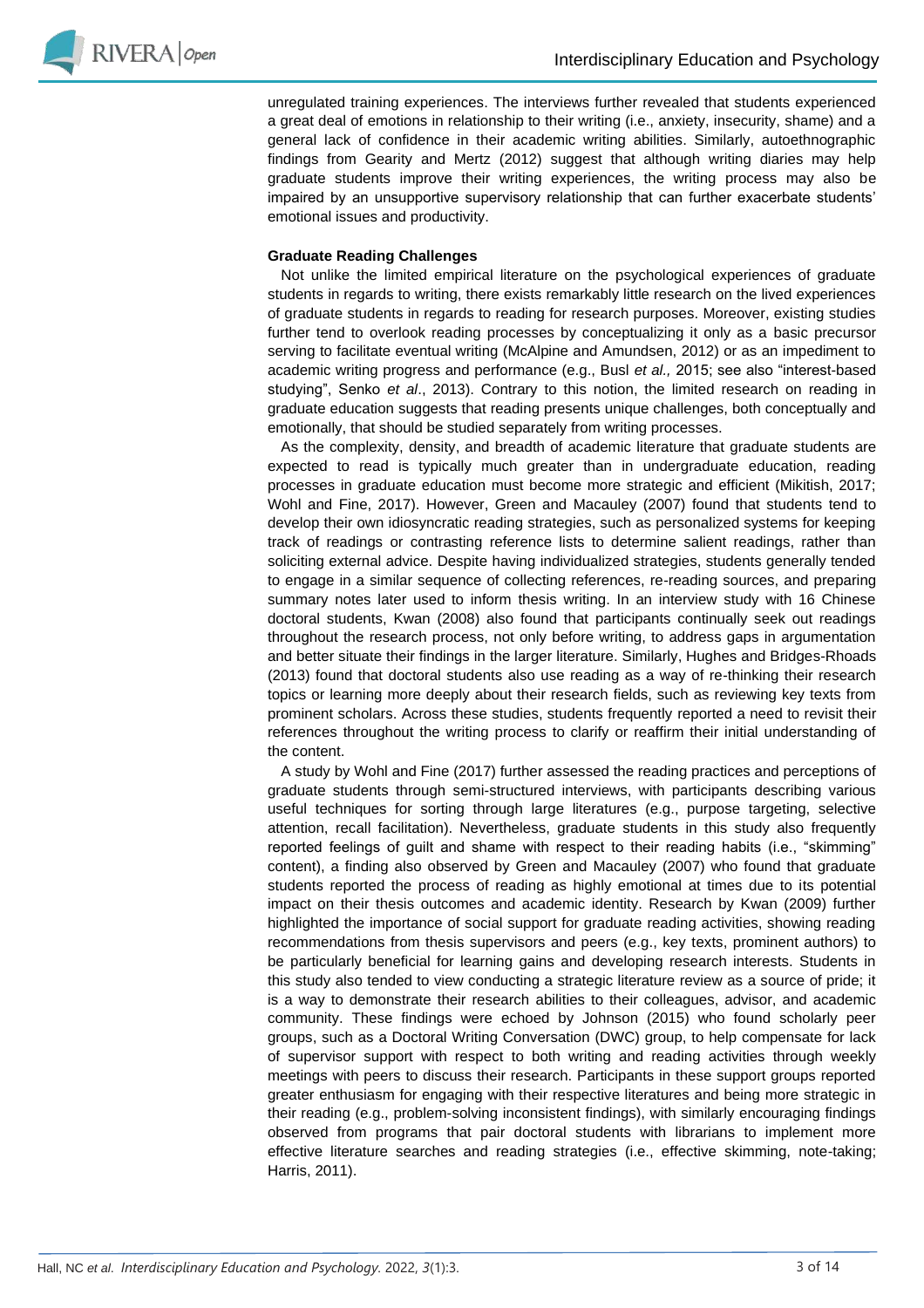

## Graduate Student Self-efficacy: A Motivational Perspective

Although research on writing and reading within graduate education is increasing, there remains a notable lack of empirical research in the area of graduate students' motivational experiences throughout their programs, especially in the areas of writing and reading. According to Bandura (1977), self-efficacy is one of the most influential factors underlying motivation and persistence in achievement settings and is defined as a person's belief that they are competent to execute certain behaviors to produce specific outcomes. Research increasingly shows self-efficacy and perceived competence to be a critical component of both graduate students' academic success (Virtanen *et al.,* 2016) and mental health (Feizi *et al*., 2018). For example, Litalien and Guay (2015) found perceptions of academic competence to better predict persistence in doctoral students than external supports (i.e., from advisors, faculty), with Kearns *et al.* (2008) similarly showing graduate students with low academic self-efficacy to engage in more self-handicapping behaviors and demonstrate greater program attrition.

Empirical studies on self-efficacy in graduate students have to date focused specifically on self-efficacy for conducting research due to research activities being a vital component of graduate education. For example, higher research self-efficacy in doctoral students has been found to predict greater research productivity (e.g., empirical publications; Kuo *et al.,* 2017) and technological proficiency (e.g., academic computing; Odaci, 2013), as well as higher levels of research engagement (e.g., interactions with colleagues) and shorter time to completion (Hwang *et al*., 2015). Moreover, findings from Lambie et al. (2014) showed graduate students who participated regularly in specific research activities, such as research writing and publishing, to reported higher research self-efficacy that, in turn, predicted greater research interest and knowledge. These findings thus highlight the importance of evaluating self-efficacy in terms of specific graduate research activities, particularly with respect to writing and reading for research purposes.

### **Writing Self-efficacy in Graduate Students**

Following from initial findings by Lavelle and Bushrow (2007) that showed low writing selfefficacy in graduate students to be associated with greater self-doubt and writing blocking behaviors (e.g., procrastination), Matoti and Shumba (2011) further indicated that postgraduate students report overall low writing self-efficacy levels, as well as difficulties in academic writing due to external factors (e.g., studying part-time). Wisker (2015) similarly showed graduate students to report limited confidence in their ability to express themselves using the academic language of their discipline and to frequently experience writing blocks related to over-simplifying or over-complicating relevant theories. Findings from Holmes et al. (2018) also suggest that graduate students experience predominantly negative dispositions towards academic writing, including lack of confidence, time, and skills to produce quality writing, and graduate students unfailingly report a need for more guidance and support for improving their writing abilities. Moreover, existing studies consistently show lower selfefficacy for academic writing to correspond with higher anxiety levels in graduate students (e.g., Cotterall, 2011; Huerta *et al*., 2017; Lavelle and Bushrow, 2007).

Writing support programs. Despite ongoing debates as to the optimal structure of writing support services, there is evidence that writing self-efficacy can be strengthened through scholarly writing support groups and institutional programs. Results from Palmer and Major (2008) showed graduate students who participated in an innovative writing development program (reciprocal peer review) to report higher levels of knowledge about scholarly writing, as well as greater interest in submitting a manuscript for publication and reading professional journals. Similarly, Johnson (2015) found a Doctoral Writing Conversation (DWC) group to effectively address the writing needs of doctoral students through weekly meetings, a semistructured writing schedule, and reviewing each other's work in a systematic and meaningful manner. Gardner et al. (2018) further examined the effects of an institutional writing intervention for graduate students in STEM disciplines, with follow-up interviews showing increases in writing self-efficacy attributed to verbal encouragement from the writing specialist and peer feedback. Similarly, a "Writing Process" intervention predicted greater confidence in writing skills in graduate students (Busl et al., 2015), and a weekly graduate writing course outlining detailed strategies for writing research proposals improved participants' writing-related self-efficacy, emotions, self-regulation, and supervisory relationships over the course of three semesters (Miedijensky and Lichtinger, 2016).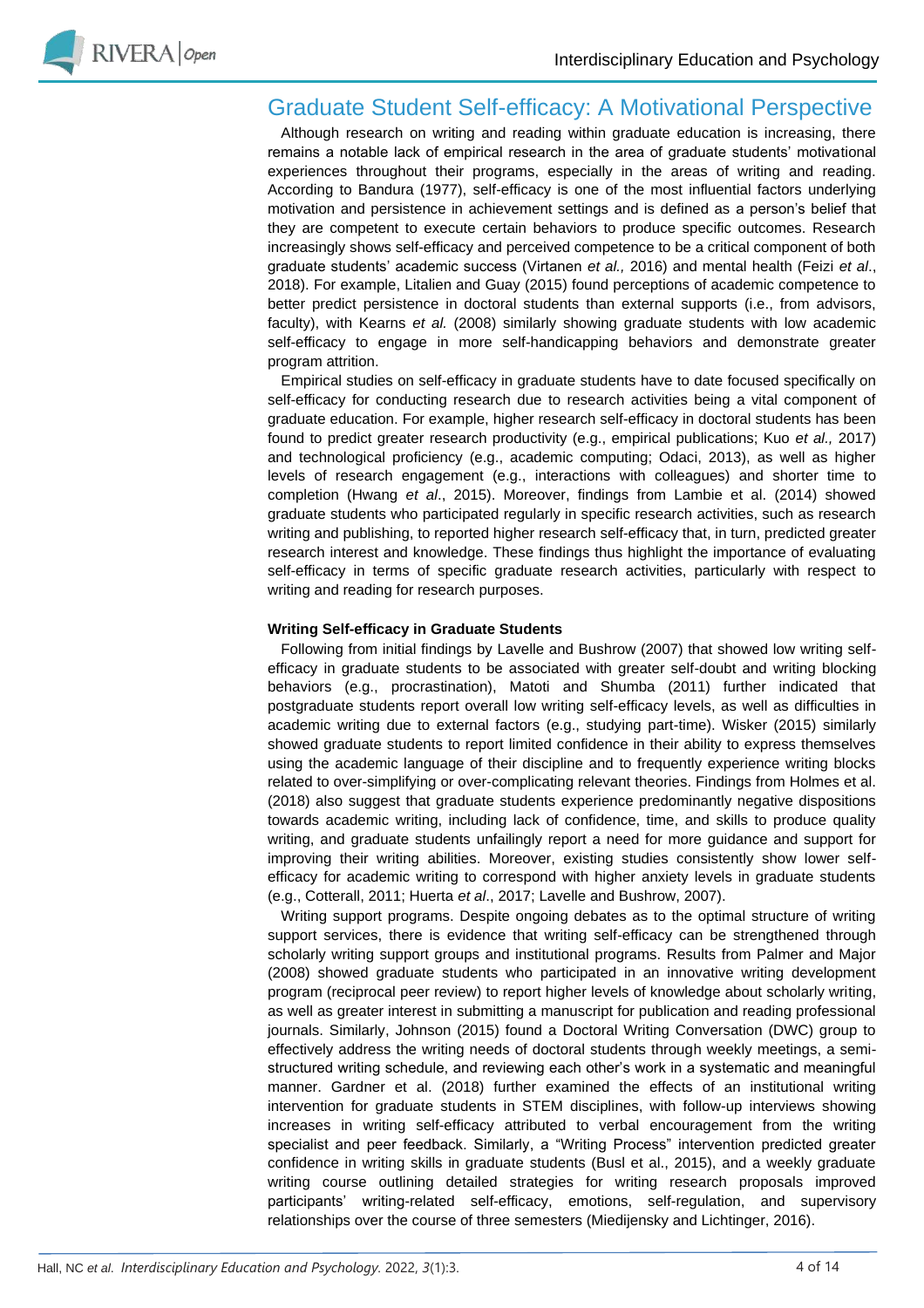

#### **Reading Self-efficacy in Graduate Students**

To date, there exists notably few studies examining reading processes and perceptions in graduate students, especially with respect to their perceptions of competence or self-efficacy. One notable exception is a qualitative study by Tercanlioglu (2004) that found native English speakers to report higher levels of reading self-efficacy than non-native speakers, as well as more frequent use of metacognitive reading strategies. In contrast, non-native speakers expressed more anxiety towards writing and utilized reading strategies that relied more on external support (i.e., online references, asking a colleague). However, there was no significant difference between native and non-native English-speaking graduate students in their reading comprehension scores, suggesting that differences in reading self-efficacy are not likely to be due to reading aptitude.

Weekly course assignments. Despite the limited overall focus on reading self-efficacy in graduate education, related qualitative research has assessed the utility of innovative course assignments aimed at improving graduate students' reading strategies and attitudes. For example, Wiles *et al*. (2016) explored how the implementation of weekly summaries and critiques of assigned articles, that were later used to facilitate class discussions, helped graduate students to read more extensively and critically in a qualitative methods course. Findings over a three-year period showed students to report feeling more critically engaged with the literature through these assignments, as well as more confident in their ability to read (and write) in a more scholarly manner. Recent work by Beaupoil-Hourdel et al. (2017) evaluated a similar project aimed at helping graduate students in the humanities become better readers of academic articles by promoting the use of specific narrative devices. Findings from this "Research and Storytelling" program over four semesters showed graduate students to read more (i.e., about 5,280 words per week) and read better (i.e., use reading devices, synthesise articles, keep concise records, reflexive practices) as a result of the reading program, with the analysis of journal entries further showing notable increases in self-confidence for engaging in scholarly discourse.

## **The Present Study**

As outlined in the preceding review, emerging research suggests that both writing and reading processes play a critical role in graduate student development and warrant greater research on how these processes both independently, and in combination, correspond with persistence and well-being in graduate education. While it is clear that writing and reading are highly interwoven processes in graduate studies, they are rarely given equal attention, with reading self-efficacy often overlooked in favour of writing or research self-efficacy concerns. To address this research gap, the present study investigated how writing and reading self-efficacy both independently and interactively impact persistence and psychological adjustment in graduate students. As previous research has been largely qualitative in nature, or situated within a specific writing course or writing program, the present study obtained larger-scale quantitative data through the recruitment of a diverse, international sample of graduate students. Thus, this study aimed to contribute to the burgeoning research literature on graduate students' psychological well-being in examining the relationship between their self-efficacy for critical writing and reading processes and key indicators of psychological health and persistence as outlined in the hypotheses below.

#### **Study Hypotheses**

Hypothesis 1: Writing self-efficacy. Graduate students with high levels of writing selfefficacy should report better levels of persistence and well-being. This hypothesis is based on previous research that shows academic writing to be a highly emotional component of graduate education, especially in research-based programs (Cotterall, 2011), with self-doubt commonly reported in relation to graduate students' experiences with scholarly writing (Lavelle and Bushrow, 2007). This hypothesis is also derived from findings showing general academic self-efficacy in the context of graduate education to be positively linked to various indicators of persistence (i.e., lower quitting intentions; Litalien and Guay, 2015) and engagement (i.e., involvement with departmental activities; Lambie and Vaccaro, 2011), as well as negatively linked to various adverse well-being outcomes (e.g., stress; Virtanen et al., 2016; self-handicapping; Schwinger and Stiensmeier-Pelster, 2011).

Hypothesis 2: Reading self-efficacy. Higher levels of reading self-efficacy should show positive relations with persistence and well-being in graduate students. This hypothesis is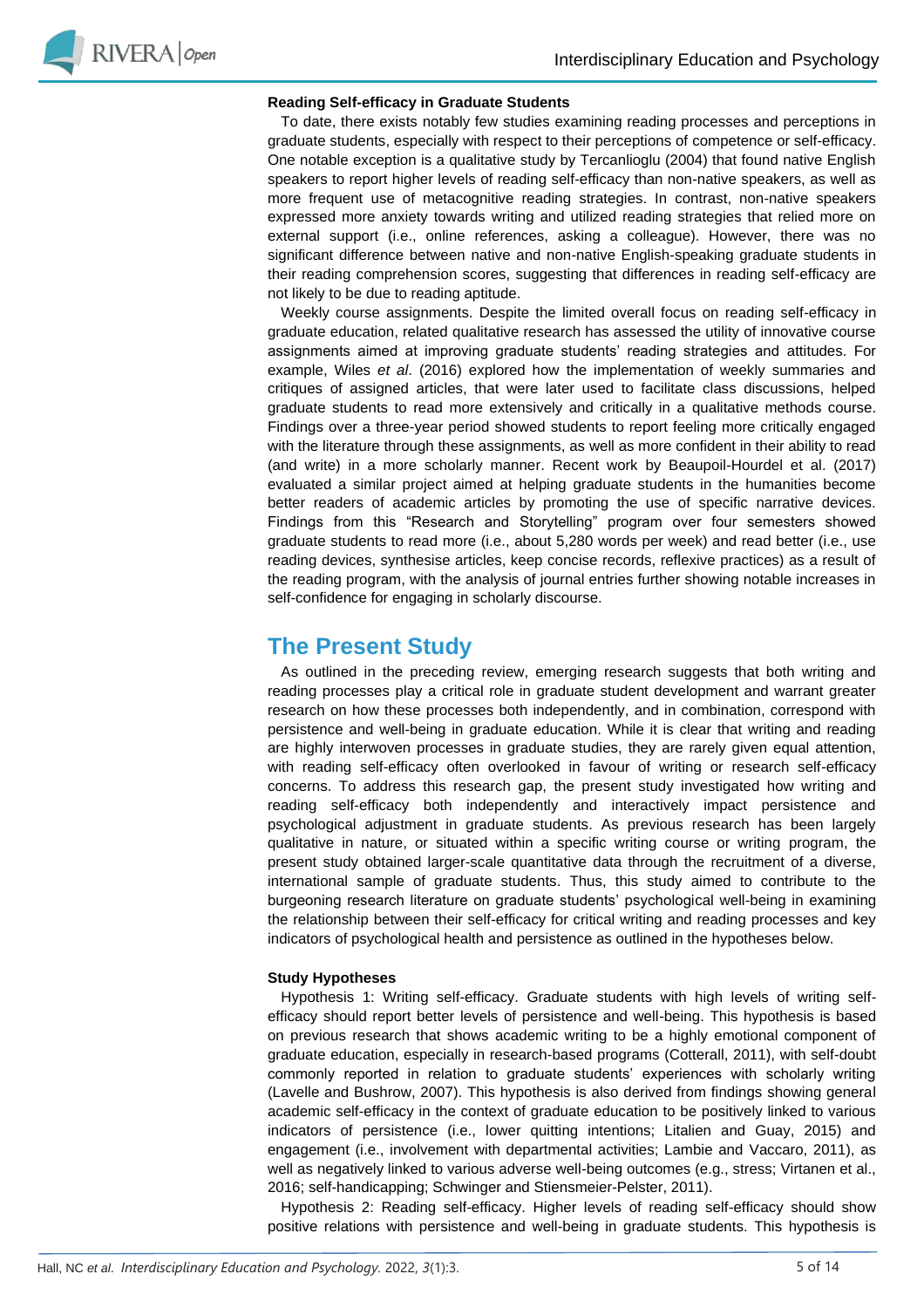

consistent with limited research showing reading poses a significant threat to academic identity development (McAlpine and Amundsen, 2012) and elicits strong negative emotional reactions in graduate students (Green and Macauley, 2007), thus additionally suggesting that reading be examined as a distinct academic task, rather than as a simple precursor to writing activities.

Hypothesis 3: Interaction effects. Writing and reading self-efficacy should interact to explain additional variance in the persistence and well-being outcomes assessed beyond their respective main effects. Specifically, it was hypothesized that students with high levels of both writing and reading self-efficacy would report higher program satisfaction and engagement, as well as lower levels of quitting intentions, exhaustion, and imposter syndrome than students with lower levels on one or both forms of self-efficacy. This hypothesis follows from recent research suggesting that writing and reading tasks in graduate education are intricately interwoven despite their independent roles (Hutchinson and Tracey, 2015; Kwan, 2009; Wiles *et al*., 2016), with both processes playing critical interdependent roles in the academic identity development of graduate students (McAlpine *et al*., 2009).

## **Method**

### **Participants and Procedure**

Graduate student (*N* = 851) participants were enrolled primarily full-time (85.5%) in either master's programs (21.6%), doctoral programs (62.2%), or combined master's-doctoral programs (10.3%). Participants were primarily Caucasian (82.6%), female (78.1%), and native English speakers (77.1%) with an average age of 31.14 years (SD =  $7.25$ ). The sample included participants from 45 countries and 41 disciplines, with most participants enrolled in graduate programs in the U.S. (48.7%), Canada (18%), and the U.K. (8.4%). The sample most strongly represented the disciplines of psychology (16.5%), biology (9.7%), and education (9.4%). Participants were recruited via social media (e.g., Twitter, Facebook) to complete an online questionnaire with an entry to five cash prize draws of \$50 as study compensation. The self-report questionnaire consisted of demographic items and measures of writing and reading self-efficacy, as well as well-being variables including both programspecific measures of engagement and satisfaction and global measures of exhaustion, quitting intentions, imposter syndrome (descriptive statistics for the self-report study measures are provided in Table 1).

| Scale                 | n   | M    | SD   | Items | Range   | α    |
|-----------------------|-----|------|------|-------|---------|------|
| Writing self-efficacy | 796 | 4.98 | 1.06 | 12    | $1 - 5$ | 0.92 |
| Reading self-efficacy | 826 | 5.55 | 0.76 | 12    | $1 - 5$ | 0.88 |
| Engagement            | 728 | 3.83 | 1.12 | 17    | $0 - 6$ | 0.92 |
| Satisfaction          | 742 | 4.34 | 1.68 | 5     | $1 - 7$ | 0.94 |
| Quitting intentions   | 744 | 1.53 | 0.73 | 4     | $1 - 5$ | 0.67 |
| Emotional exhaustion  | 740 | 3.55 | 1.37 | 7     | $0 - 6$ | 0.92 |
| Imposter syndrome     | 737 | 3.74 | 0.80 | 10    | $1 - 5$ | 0.87 |

**Table 1**. Descriptive Statistics of Study Measures

### **Self-report Measures**

Writing and reading self-efficacy. Two existing seven-point Likert scales (1 = strongly agree, 7 = strongly disagree) previously developed for undergraduates by Prat-Sala and Redford (2010) were adapted for the present graduate student sample. Consistent with the original measures, each scale preamble explicitly reminded participants to differentiate between writing and reading activities (e.g., reading self-efficacy scale: "Think about the most recent time you were reading for a task related to your current phase in your academic program (i.e., coursework, comprehensive/qualifying exams, thesis/dissertation)"). Scale items for each self-efficacy measure developed for this study are provided in Appendix A.

The Self-efficacy in Writing (SEW) scale included 12 items that asked participants to rate their confidence in completing various academic writing tasks. Items were adapted to our graduate student sample by replacing the word "essay" with "academic paper," such as "How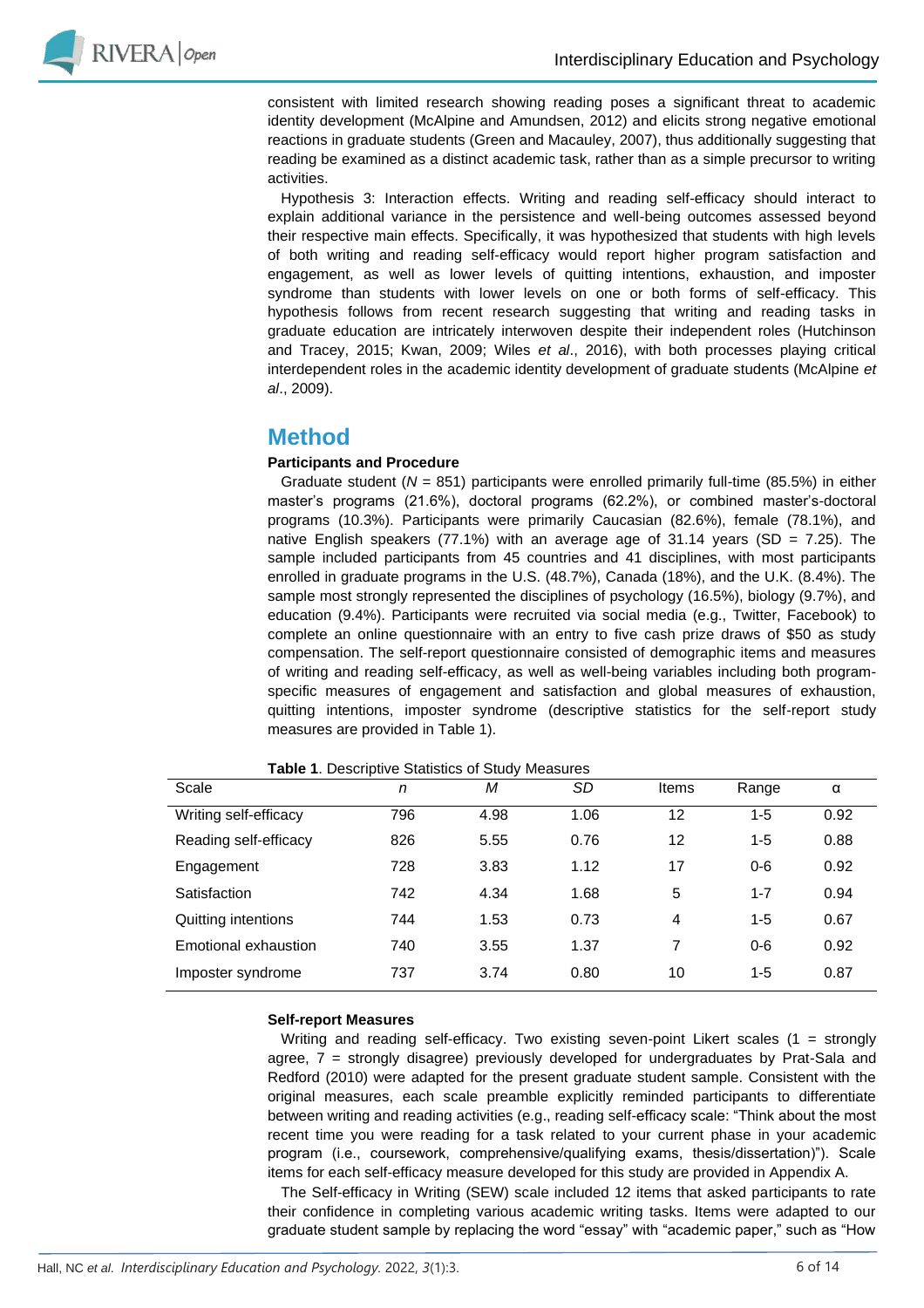

well can you plan for the required tasks involved in writing an academic paper?" The SEW scale was found to have notably high internal reliability ( $\alpha$  = .92) consistent with previously reported metrics for the original measure used with undergraduates (*αs* = .89-.92; Prat-Sala and Redford, 2010, 2012).

The 12-item Self-efficacy in Reading (SER) scale asked participants to rate their confidence in completing reading tasks related to higher education. The scale was adapted for graduate students by replacing the word "essay" with "academic paper" (i.e., "How well can you search effectively for relevant background reading when writing an academic paper?") and by reducing item wordings to facilitate item comprehension. For example, the item "Whilst reading an article, how well can you identify other relevant references which you consider may be of further interest to read?" was adapted to "While reading an article, how well can you identify other relevant references?" The SER scale showed high internal reliability (*α* = .88) similar to the original measure developed for use with undergraduates (*αs* = .87–.90; Prat-Sala and Redford, 2010, 2012).

Program variables. An adapted version of the 17-item, seven-point work engagement scale developed by Schaufeli *et al.* (2006;  $0 =$  never to  $6 =$  every day) was used to measure students' perceived engagement in their academic programs (replacing "work" with "studies"; sample item: "I find my studies full of meaning and purpose"). The five-item, seven-point Satisfaction with Life scale (Diener *et al.,* 1985; 1 = strongly disagree to 7 = strongly agree) was adapted to measure participants' satisfaction with their graduate program (replacing "life" with "program"; sample item: "The conditions of my program are excellent"). A four-item, 5 point scale adapted from Hackett *et al*. (2001; 1 = very unlikely to 5 = certain),) was used to measure participants' intentions to quit their graduate studies (sample item: "I think about quitting my graduate program").

Psychological well-being. The seven-item, seven-point emotional exhaustion subscale of the Maslach Burnout Inventory (MBI; Maslach and Jackson, 1986;  $0 =$  never to  $6 =$  every day) was adapted for the present study (changing "work" to "studies"; sample item: "I feel emotionally drained from my studies"). A 10-item, five-point, brief version of the scale developed by Clance (1985;  $1 = not$  at all true to  $5 =$  very true) was used to assess imposter syndrome, with scale items including statements describing feeling like a fraud despite previous achievements (sample item: "At times, I feel my success has been due to some kind of luck").

## **Results**

### **Preliminary Analyses**

Initial differences. Independent-samples t-tests and correlational analyses were conducted to examine potential initial differences on the study measures as a function of key demographic variables (i.e., gender, age, English language). There was a significant gender effect on exhaustion  $[t(761) = -2.14, p = .044$ , with females reporting higher levels ( $M = 3.58$ , *SD* = 1.36) than males (*M* = 3.32, *SD* = 1.40). Similarly, females reported higher levels of imposter syndrome (*M* = 3.77, *SD* = 0.79) than males (*M* = 3.62, *SD* = 0.79; *t*(757) = -2.155, *p* = .032). Native and non-native English speakers also differed on writing self-efficacy [*t(*814) = 4.323, *p* < .001], with non-native speakers reporting lower levels of writing self-efficacy (*M*  $= 4.68$ , *SD* = 1.02) than native speakers (*M* = 5.06, *SD* = 1.06). Likewise, non-native English speakers reported significantly lower levels of reading self-efficacy (*M* = 5.40, *SD* = .76) than native speakers (*M* = 5.59, *SD* = .76; *t*(776) = 2.58, *p* < .001). Zero-order correlations further showed participants' age to be positively correlated with writing self-efficacy (*r*(787) = .11, *p* < .01) and quitting intentions  $(r(786) = .08, p < .05)$ , as well as negatively correlated with exhaustion (*r*(782) = -.08, *p* < .05) and imposter syndrome (*r*(782) = -.17, *p* < .01).

Correlational analyses. As outlined in Table 2, zero-order correlational analysis showed a large positive correlation between writing and reading self-efficacy. As such, multicollinearity between writing and reading self-efficacy was examined with a tolerance of > .40 and VIF of < 2.50 as outlined by Meyers, Gamst, and Guarino (2017). In the current regression model, the tolerance ranged from .645 to .683 and the VIF ranged from 1.465 and 1.535, thus ruling out multicollinearity as a serious potential confound. The program-specific and global wellbeing measures were intercorrelated in the expected directions and were small to moderate in magnitude, thus suggesting limited redundancy between our outcome measures.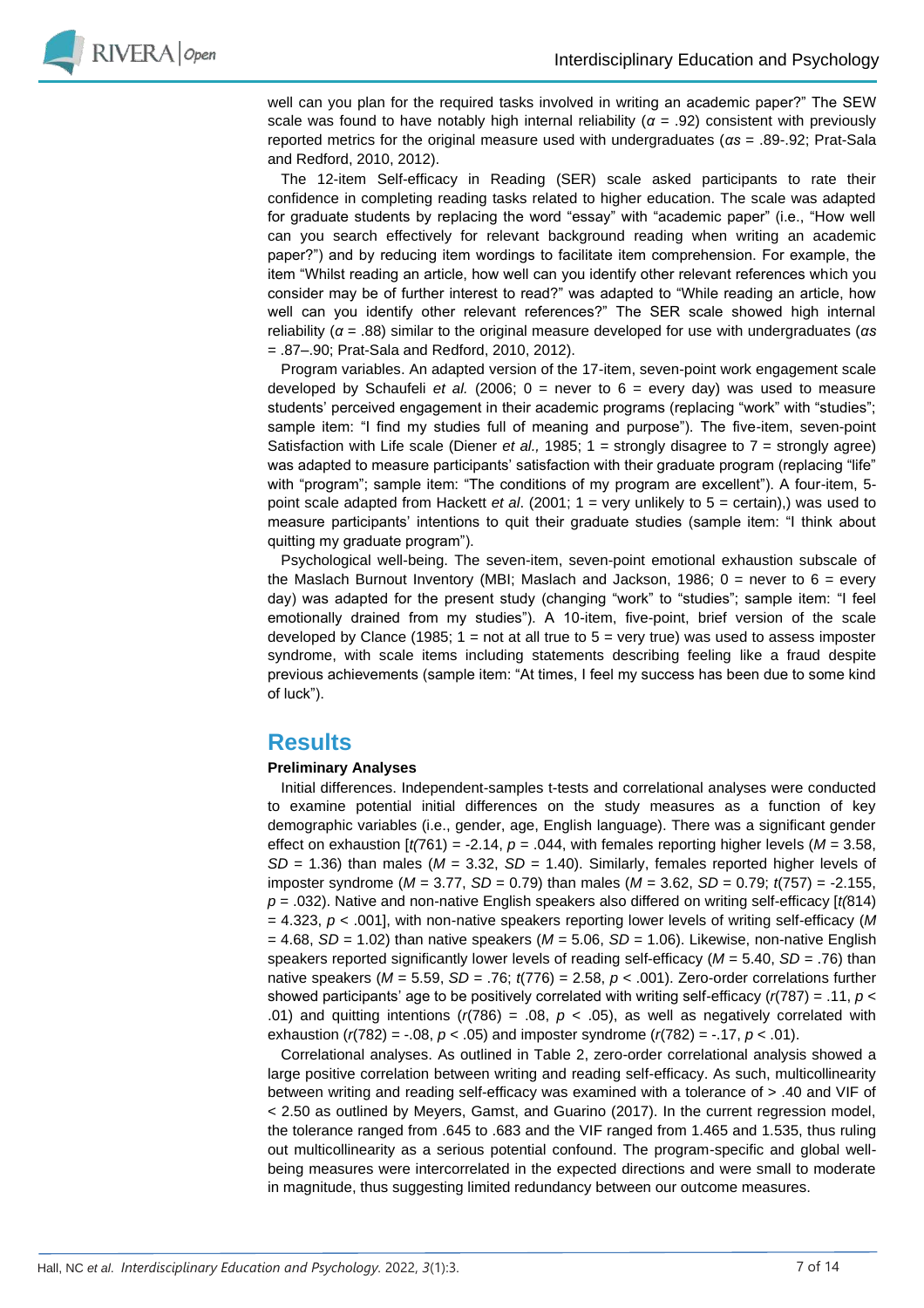

#### **Main Analyses**

As outlined in Table 3, hierarchical linear regressions were conducted to evaluate the main and interaction effects of reading and writing self-efficacy on the program-specific and global well-being dependent measures. Covariates were entered in Step 1 to control for participants' background characteristics and included age, gender, and English as a first language based on significant initial differences. The inclusion of these covariates is also consistent with existing research showing self-efficacy levels to be especially problematic for

|                          |          |          | 3         | 4         | 5                        | 6        |
|--------------------------|----------|----------|-----------|-----------|--------------------------|----------|
| 1. Writing self-efficacy |          |          |           |           |                          |          |
| 2. Reading self-efficacy | .56**    |          |           |           |                          |          |
| 3. Engagement            | $.34**$  | $.26**$  |           |           |                          |          |
| 4. Satisfaction          | $.28**$  | $.17***$ | .45**     |           |                          |          |
| 5. Quitting intentions   | $-11***$ | $-26**$  | $-0.29**$ | $-44**$   | $\overline{\phantom{a}}$ |          |
| 6. Emotional exhaustion  | $-14**$  | $-24**$  | $-.32***$ | $-0.39**$ | $.32***$                 |          |
| 7. Imposter syndrome     | $-19**$  | $-32**$  | $-16***$  | $-19**$   | .41**                    | $.15***$ |

| Table 2. Zero-order correlations between study variables |  |  |  |  |
|----------------------------------------------------------|--|--|--|--|
|----------------------------------------------------------|--|--|--|--|

 *Note.* \**p* < .05. \*\**p* < .01.

graduate students who are younger (e.g., Ho, 2016), non-native English speakers (e.g., Sidman-Taveau and Karathanos-Aguilar, 2015; Tercanlioglu, 2004), or female (e.g., Huerta *et al.*, 2017). Writing and reading self-efficacy were subsequently entered as predictors in Step 2 to evaluate their main effects, with the interaction between writing and reading selfefficacy entered in Step 3. The main and interaction effects were mean-centered prior to the analysis.

|                                                  | Engagement   |          |              | Satisfaction |              | Quitting<br>intentions | Emotional<br>exhaustion |            | Imposter<br>syndrome |          |
|--------------------------------------------------|--------------|----------|--------------|--------------|--------------|------------------------|-------------------------|------------|----------------------|----------|
|                                                  | $\Delta R^2$ | β        | $\Delta R^2$ | β            | $\Delta R^2$ | β                      | $\Delta R^2$            | β          | $\Delta R^2$         | β        |
| Step 1                                           | 0.01         |          | 0.01         |              | $.02**$      |                        | $.02***$                |            | $.04***$             |          |
| Age                                              |              | 0.01     |              | $-0.03$      |              | $-.09**$               |                         | $-10**$    |                      | $-19***$ |
| Gender                                           |              | 0.06     |              | $-0.04$      |              | 0.07                   |                         | $.07*$     |                      | 0.07     |
| English                                          |              | 0        |              | $-.07*$      |              | $-0.03$                |                         | $.08*$     |                      | $-0.07$  |
| Step 2                                           | $.12***$     |          | $.08***$     |              | $.07***$     |                        | $.07***$                |            | $.11***$             |          |
| Writing self-efficacy                            |              | $.28***$ |              | $.27***$     |              | $-27***$               |                         | $-0.26***$ |                      | $-34***$ |
| Reading self-efficacy                            |              | $.11***$ |              | 0.01         |              | 0.02                   |                         | 0          |                      | 0.01     |
| Step 3                                           | 0            |          | 0            |              | 0            |                        | 0                       |            | $.01*$               |          |
| Writing self-efficacy<br>X reading self-efficacy |              | $-0.01$  |              | $-0.02$      |              | 0.02                   |                         | $-0.03$    |                      | $-.08*$  |
| Total $R^2$                                      | $.13***$     |          | $.08***$     |              | $.08***$     |                        | $.09***$                |            | $.16***$             |          |

**Table 3**. Hierarchical regression analyses of self-efficacy on well-being

*Note.* English = English as a first language. \**p* < .05. \*\**p* < .01. \*\*\**p* < .001.

Results showed *writing self-efficacy* to be a strong predictor across all outcome measures. Specifically, higher writing self-efficacy levels predicted better levels of program engagement (*β* = .28, *p* < .001), satisfaction (*β* = .28, *p* < .001), and quitting intentions (*β* = .28, *p* < .001), as well as lower levels of both emotional exhaustion (*β* = .28, *p* < .001) and imposter syndrome (*β* = .28, *p* < .001). *Reading self-efficacy* was additionally found to predict higher levels of program engagement (*β* = .28, *p* = .012), but did not significantly predict any other dependent variables. A significant interaction effect was also observed between writing and reading self-efficacy on imposter syndrome ( $β = .28$ ,  $p = .014$ ). A simple slopes post-hoc contrast (Figure 1) showed the benefits of reading self-efficacy on imposter syndrome to be greatest for graduate students with higher levels of writing self-efficacy ( $\beta$  = -.12, *t*(745) = -2.026, *p* = .043, *CI* = [-.276, -.032]).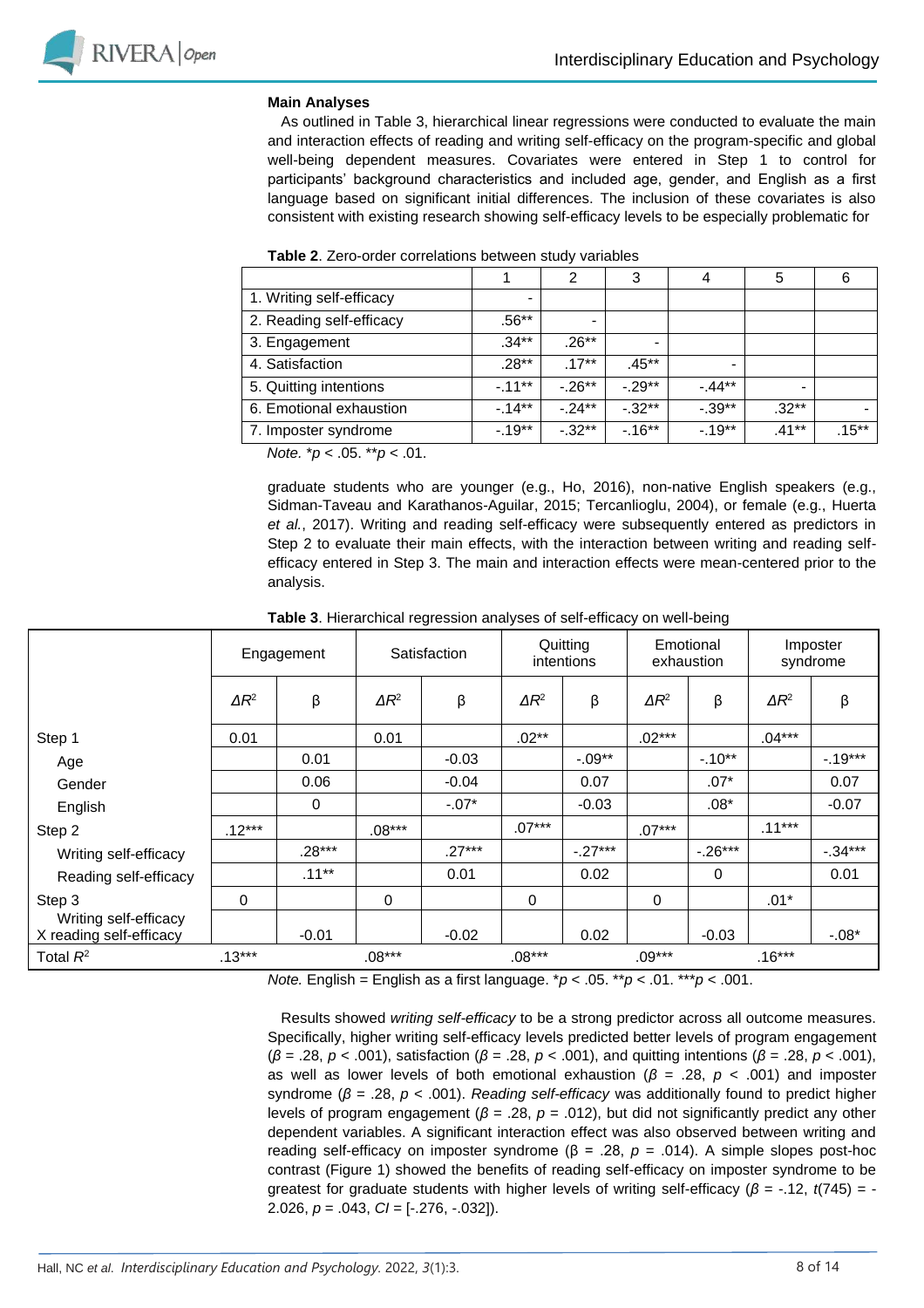



### **Writing Self-efficacy**

**Figure 1***.* Interaction effect of writing and reading self-efficacy on imposter syndrome.

### **Discussion**

#### **Hypothesis 1 and 2: Main Effects**

The present study represents the first quantitative attempt to investigate the relationships between writing and reading self-efficacy, persistence, and well-being in graduate students. Overall, the results showed writing self-efficacy to be a stronger and consistent predictor of graduate students' well-being and persistence thus providing clear empirical support for our first study hypothesis. This finding is consistent with previous research showing graduate students' writing activities to be closely connected to their emotional well-being (e.g., Aitchison *et al.*, 2012; Castello *et al.*, 2013). Moreover, this pattern of results is consistent with social learning theory as outlined by Bandura (1977, 1994) in showing graduate students' self-efficacy to be closely related to with their somatic and emotional experiences specifically with respect to the writing process.

However, the study findings provided only limited support for Hypothesis 2 in showing only a single main effect for reading self-efficacy on program engagement in graduate students. Nevertheless, given the zero-order correlations showing reading self-efficacy to correspond with better levels on each of the outcomes assessed, these results suggest that reading selfefficacy may in fact function in the service of writing self-efficacy that, in turn, serves as a more powerful proximal predictor of well-being in graduate students (for arguments in support of this potential causal relationship, see Wisker, 2015; McAlpine and Amundsen, 2012; Kwan, 2008). Taken together, these findings suggest that while it is important to emphasize both writing and reading self-efficacy to promote more meaningful program engagement and commitment among graduate students, it is especially advantageous to promote writing selfefficacy to more substantially impact their program persistence and overall psychological well-being.

#### **Hypothesis 3: Interaction Effects**

In partial support of our third hypothesis that proposed significant multiplicative interaction effects of writing and reading self-efficacy on the program-specific adjustment and well-being outcomes, a significant interaction effect was observed on imposter syndrome in our graduate student sample. Whereas writing self-efficacy was generally beneficial for feeling less like a fraud in one's graduate program, this effect was significantly stronger when students also reported greater confidence in their reading abilities. Given that imposter syndrome pertains directly to perceptions of self-efficacy, with feelings of self-doubt corresponding directly with low self-confidence, it is perhaps not surprising that this competence-related outcome was more strongly predicted by the self-efficacy interaction effect than the other measures. Nevertheless, this finding expands upon previous research in showing not only writing but also reading self-efficacy to correspond with self-doubt in graduate students (cf. Lavelle and Bushrow, 2007), and it further highlights the potential importance of both writing and reading supports for fostering a greater sense of belonging in graduate education.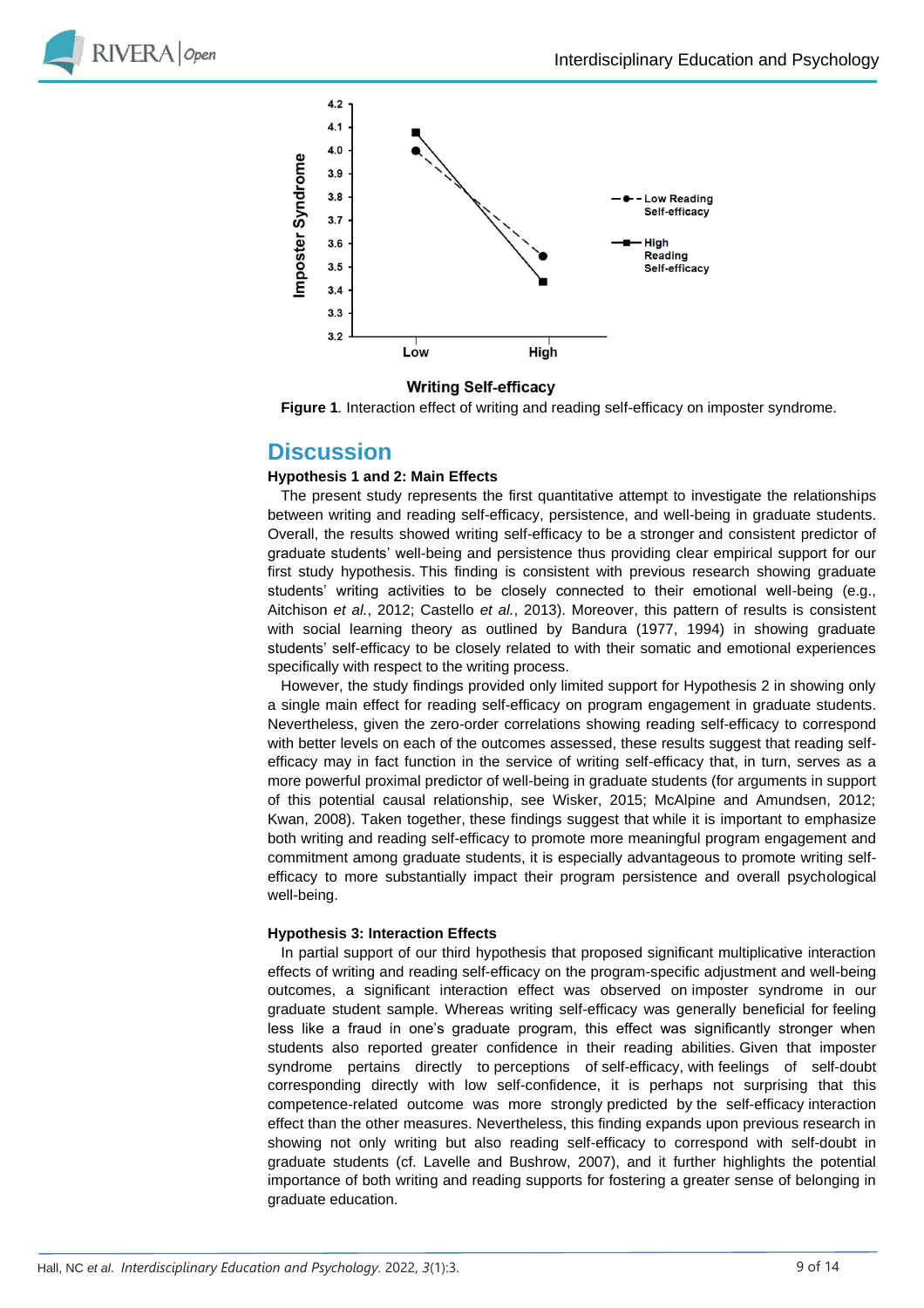#### **Study Limitations and Future Directions**

Concerning sample characteristics, given that the present sample was comprised largely of Caucasian females from North America who were native English-speaking students, future studies that reflect greater diversity is needed to generalize the study findings to other graduate student groups (e.g., ESL and ethnic minority graduate students). With respect to methodological issues, due to our adapted measures having not been previously assessed with graduate students, further study of how accurately these scales measure the types of reading and writing tasks required of graduate students is needed. For example, whereas previous case studies show graduate students to report a lack of confidence specifically concerning completing extensive literature reviews or navigating citation protocols to solidify their scholarly identity (e.g., Harris, 2011; Kwan, 2009), the present reading self-efficacy scale focused mainly on the efficiency and effectiveness of their reading strategies and comprehension. Thus, it is possible that the limited impact of reading self-efficacy on graduate student well-being in this study may have been due in part to the scale not including critical aspects of graduate reading experiences.

An additional limitation is that the cross-sectional nature of study precludes causal inferences. For example, although Bandura's (1977) theory asserts that physical symptoms (i.e., exhaustion) could also serve as informational cues that predict subsequent self-efficacy beliefs, our data does not allow for directionality of relations between potentially reciprocal variables to be assessed. Accordingly, future research with longitudinal methods is encouraged to evaluate causal relations between self-efficacy and well-being (e.g., crosslagged analyses), and between self-efficacy beliefs and demonstrable writing and reading abilities to determine the extent to which these beliefs serve an antecedents or consequences of observable competencies in graduate students. Longitudinal research is also required to evaluate the trajectories of self-efficacy beliefs over time to optimize timing of institutional or peer support initiatives. Moreover, as each of our main study measures was self-report in nature, it is possible that common response bias could have further contributed to inflated relations between the cross-sectional study variables. It is recommended that more objective measures of persistence (e.g., time to completion, supervisor ratings), productivity (e.g., number of manuscripts submitted for publication), reading and writing abilities (e.g., reviewer ratings), and well-being (e.g., medical records) be assessed in future research to provide more substantive insights on how self-efficacy beliefs impact these critical aspects of graduate student development.

#### **Implications for Practice**

Considering both the consistently beneficial effects of writing self-efficacy across well-being outcomes, and the significant added benefit of reading self-efficacy for both academic engagement (additive main effect) and imposter syndrome (multiplicative interaction effect), these findings underscore the importance of continued efforts to support both students' writing and reading abilities in graduate programs so as to facilitate not only quality research and program completion, but also promote their psychological well-being in this challenging academic setting. With respect to institutional efforts, our findings highlight the need for writing courses and skill-building workshops for graduate students, especially at the departmental level, to improve self-confidence, productivity, and emotional well-being (Castello *et al.*, 2009; Kramer and Libhaber, 2016). Departmental writing retreats to promote self-reflection and goal-setting should also be beneficial for graduate student well-being, due largely to the emotional support provided (Dowse and van Rensburg, 2015; Papen and Thériault, 2018). Moreover, the present findings suggest that the inclusion of strategies for reading and literature navigation in departmental writing courses could help to promote reading self-efficacy, thus potentially achieving additional psychological benefits.

The present findings also support the development of student-centered writing support programs that have been found in previous research to not only increase writing self-efficacy (e.g., Johnson, 2015) but also improve the emotional experiences associated with graduate writing tasks (e.g., lower anxiety; Wynne *et al.*, 2014; greater pride, enjoyment; Dwyer *et al.*, 2012). Whether such group activities simply include weekly conversations about writing and reading projects (Johnson, 2015), or more structured and routinely scheduled peer feedback events (Palmer and Major, 2008), peer scholarly socialization activities have shown to promote a healthy academic identity (McAlpine *et al.*, 2009) and should similarly benefit graduate student well-being. Given that the present study's finding indicate both writing and reading self-efficacy in graduate students to be important predictors of both program-specific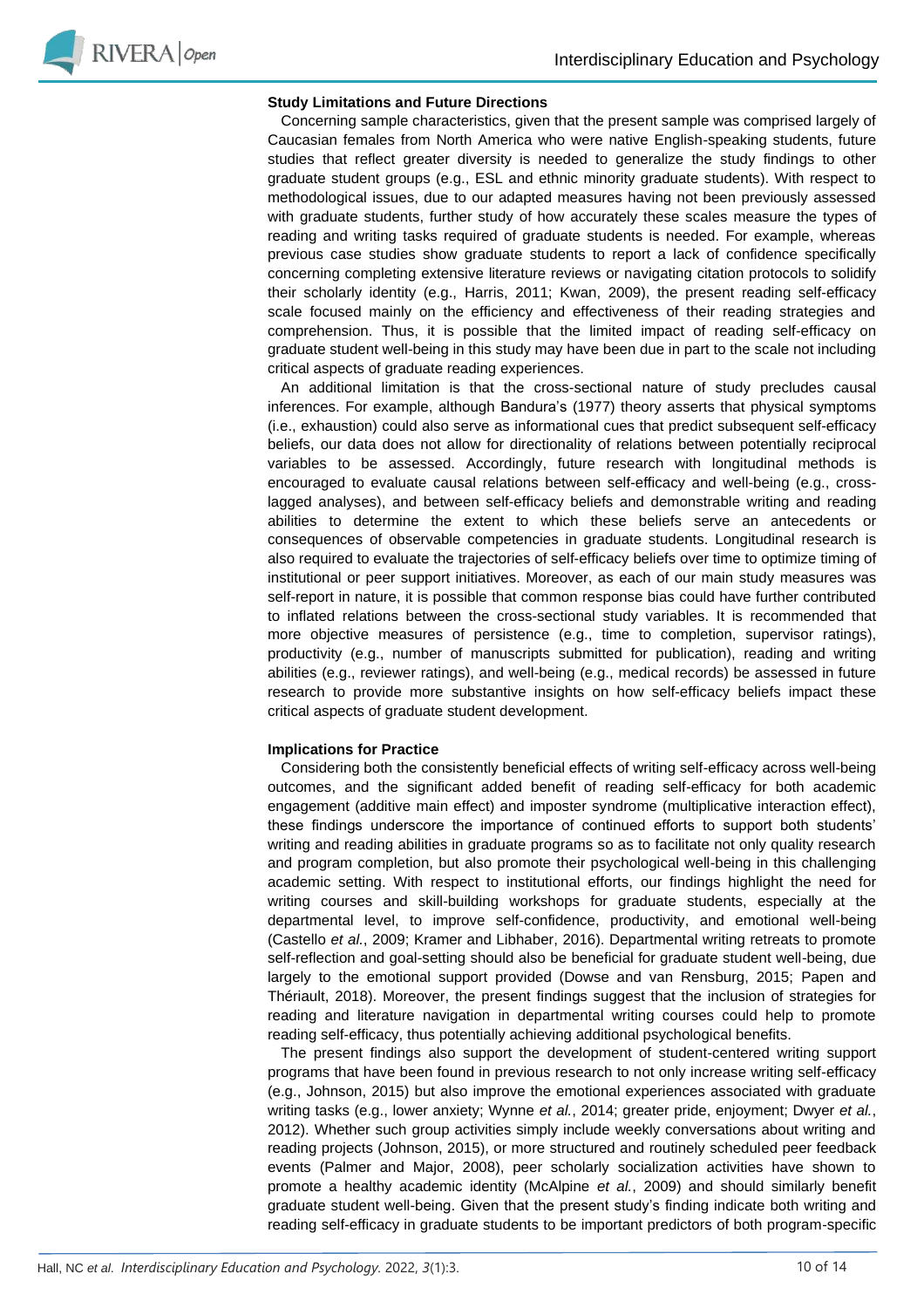

outcomes (engagement, satisfaction) as well as persistence (quitting intentions) and mental health (burnout, imposter syndrome), such writing programs and groups as implemented by universities, departments, or students themselves should serve an important role in promoting both research competencies and psychological well-being in graduate students.

## **Acknowledgement & Funding**

This study was supported by grant funding to the second author from the Social Sciences and Humanities Research Council of Canada (SSHRC #435-2013-1099 #890-2012-0038 #435-2020-0954). The authors acknowledge no relevant conflict of interest.

# **Appendix A**

### **Self-efficacy in Writing (SEW) Scale Items**

1. How well can you express your arguments clearly in academic papers?

2. How well can you link the paragraphs to make your academic paper coherent and make the text flow?

3. If you put in a lot of effort, how well can you write an academic paper that you are proud of?

4. How well can you provide relevant evidence to support your argument?

5. How well can you connect and summarize all of your main points in the conclusion?

6. How well can you write an effective introduction that informs the reader of your intentions for the academic paper?

7. How well can you demonstrate substantial subject knowledge in your academic paper?

8. How well can you plan for the required tasks involved in writing an academic paper?

9. How well can you put ideas together in such a way that they are clear to the reader?

10. How well can you critically evaluate ideas and arguments in an academic paper using evidence from relevant research?

11. How well can you plan and write academic papers when you know the criteria expected of you (by faculty, journals or review committees)?

12. How well can you adopt a variety of methods to enhance your academic writing? (e.g., noting everything down straight away or writing in separate blocks and then putting it together, etc.).

### **Self-efficacy in Reading (SER) Scale Items**

1. How well can you identify all the key points while reading a journal article or academic book?

2. How well can you understand a journal article or academic book?

3. While reading an article, how well can you identify other relevant references?

4. After you read a text, how well can you answer questions or talk with another person about it?

5. How well can you understand the academic language and terminology in your discipline?

6. How well can you recall the most important points after reading a journal article or book chapter?

7. How well can you understand an academic statement or argumentation?

8. How well can you identify relevant background reading when searching the literature?

9. After reading, how well can you understand the notes or summaries that you made while you read?

10. If you cannot understand an academic text, how well can you understand it if you review additional resources related to the topic?

11. How well can you use a variety of methods to enable your understanding of a book chapter or journal article (e.g., highlighting, underlining, etc.)?

12. How well can you identify the most appropriate reference from a number of relevant articles and books?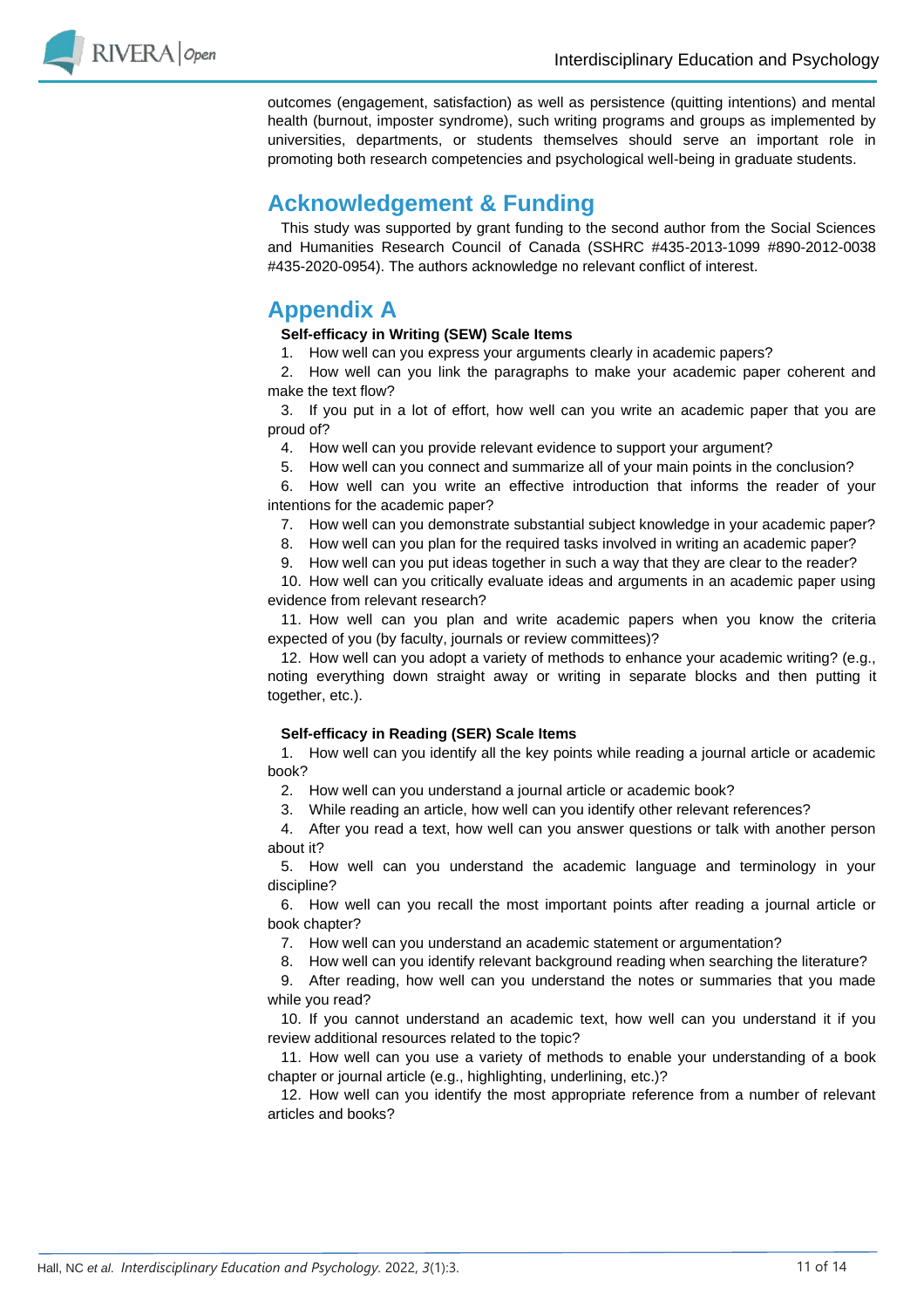

### **References**

Aitchison, C., Catterall, J., Ross, P., and Burgin, S. (2012), "'Tough love and tears': Learning doctoral writing in the sciences", *Higher Education Research & Development,* Vol. 31 No. 4, pp.435–447.

Bandura, A. (1994), "Self-efficacy", Ramachaudran, V. S. (Ed.), *Encyclopedia of Human Behavior*, Academic Press, New York, NY, pp.71–81.

Bandura, A. (1977), "Self-efficacy: Toward a unifying theory of behavioral change", *Psychological Review*, Vol. 84, pp.191–215.

Beaupoil-Hourdel, P., Josse, H., Kosmala, L., Masuga, K., and Morgenstern, A. (2017), "When storytelling meets active learning: An academic reading experiment with French MA students", Sarré, C. and Whyte, S. (Ed.s), *New Developments in ESP Teaching And Learning Research*, Researchpublishing.net, pp.109–129.

Brooks-Gillies, M., Garcia, E. G., Kim, S. H., Manthey, K., and Smith, T. (2015), "Graduate writing across the disciplines, Introduction", *Across the Disciplines*, Vol. 12 No. 3.

Brus, C. P. (2006), "Seeking balance in graduate school: A realistic expectation or a dangerous dilemma?", *New Directions for Student Services*, Vol. 115, pp.31–45.

Busl, G., Donnelly, K. L., and Capdevielle, M. (2015), "Camping in the disciplines: Assessing the effect of writing camps on graduate student writers", *Across the Disciplines*, Vol. 12 No. 3.

Caruth, G. (2015), "Doctoral student attrition: A problem for higher education", *The Journal of Educational Thought*, Vol. 48 No. 3, pp.189–215.

Castello, M., Inesta, A., and Monereo, C. (2009), "Towards self-regulated academic writing: An exploratory study with graduate students in a situated learning environment", *Electronic Journal of Research in Educational Psychology*, Vol. 7 No. 3, pp.1107–1130.

Clance, P. R. (1985), *The Impostor Phenomenon: When Success Makes You Feel Like A Fake,* Bantam Books, Toronto, ON.

Cotterall, S. (2011), "Doctoral students writing: Where's the pedagogy?", *Teaching in Higher Education*, Vol. 16 No. 4, pp.413–425.

Cotterall, S. (2013), "More than just a brain: Emotions and the doctoral experience", *Higher Education Research and Development*, Vol. 32, pp.174–187.

Council of Graduate Schools (2016), "Graduate Enrollment and Degrees: 2005 to 2015", available at https://cgsnet.org/ckfinder/userfiles/files/Graduate%20Enrollment%20%20Degrees%20Fall%202015%2 0Final.pdf (accessed 24 March 2021)

Diener, E., Emmons, R.A., Larsen, R.J., and Griffin, S. (1985), "The satisfaction with life scale", *Journal of Personality Assessment*, Vol. 49, pp.1–5.

Dowse, C., and van Rensburg, W. (2015), "'A hundred times we learned from one another' Collaborative learning in an academic writing workshop", *South African Journal of Education*, Vol. 35 No. 1, pp.1–12.

Dwyer, A., Lewis, B., McDonald, F., and Burns, M. (2012), "It's always a pleasure: Exploring productivity and pleasure in a writing group for early career academics", *Studies in Continuing Education*, Vol. 34 No. 2, pp.129–144.

Feizi, S., Hall, N. C., Sverdlik, A., and Wang, H. (2018), "*The SAS project: An international analysis of self-efficacy and well-being in graduate students"*, paper presented at the Annual Meeting of American Educational Research Association, April 13-17, New York, NY.

Filipovic, J., and Jovanovic, A. (2016), "Academic maturation and metacognitive strategies in academic research and production", *Universal Journal of Educational Research*, Vol. 4 No. 6, pp.1442–1451.

Florence, M. K., and Yore, L. D. (2004), "Learning to write like a scientist: Coauthoring as an enculturation task", *Journal of Research in Science Teaching,* Vol. 41, pp.637–668.

Fraenza, C. B. (2016), "The role of social influence in anxiety and the imposter phenomenon", *Online Learning*, Vol. 20 No. 2, pp.211–224.

Galdino, M. J. Q., Martins, J. T., Haddad, M. D. C. F. L., Robazzi, M. L. D. C. C., and Birolim, M. M. (2016), "Burnout syndrome among master's and doctoral students in nursing", *Acta Paulista de Enfermagem*, Vol. 29, pp.100–106.

Gardner, S. A., Salto, L. M., Riggs, M. L., Casiano, C. A., and De Leon, M. (2018), "Supporting the writing productivity of biomedical graduate students: An integrated, structured writing intervention", *CBE - Life Sciences Education*, Vol. 17 No. 3, pp:1–10.

Gardner, S. K. (2009), "Student and faculty attributions of attrition in high and low-completing doctoral programs in the United States", *Higher Education*, Vol. 58, pp.97–112.

Gearity, B. T., and Mertz, N. (2012), "From "bitch" to "mentor": A doctoral student's story of self change and mentoring", *The Qualitative Report*, Vol. 17, pp.1–27.

Green, R., and Macauley, P. (2007), "Doctoral students' engagement with information: An American-Australian perspective", *Portal: Libraries and the Academy,* Vol. 7, pp.317–332.

Hackett, R. D., Lapierre, L. M., and Hausdorf, P. A. (2001), "Understanding the links between work commitment constructs", *Journal of Vocational Behavior*, Vol. 58, pp.392–413.

Harris, C. S. (2011), "The case for partnering doctoral students with librarians: A synthesis of the literatures", *Library Review*, Vol. 60, pp.599–620.

Ho, M. (2016), "Exploring writing anxiety and self-efficacy among EFL graduate students in Taiwan", *Higher Education Studies*, Vol. 6 No. 1, pp.24–39.

Holmes, B., Waterbury, T., Baltrinic, E., and Davis, A. (2018), "Angst about academic writing: Graduate students at the brink", *Contemporary Issues in Education Research*, Vol. 11 No. 2, pp.65–70.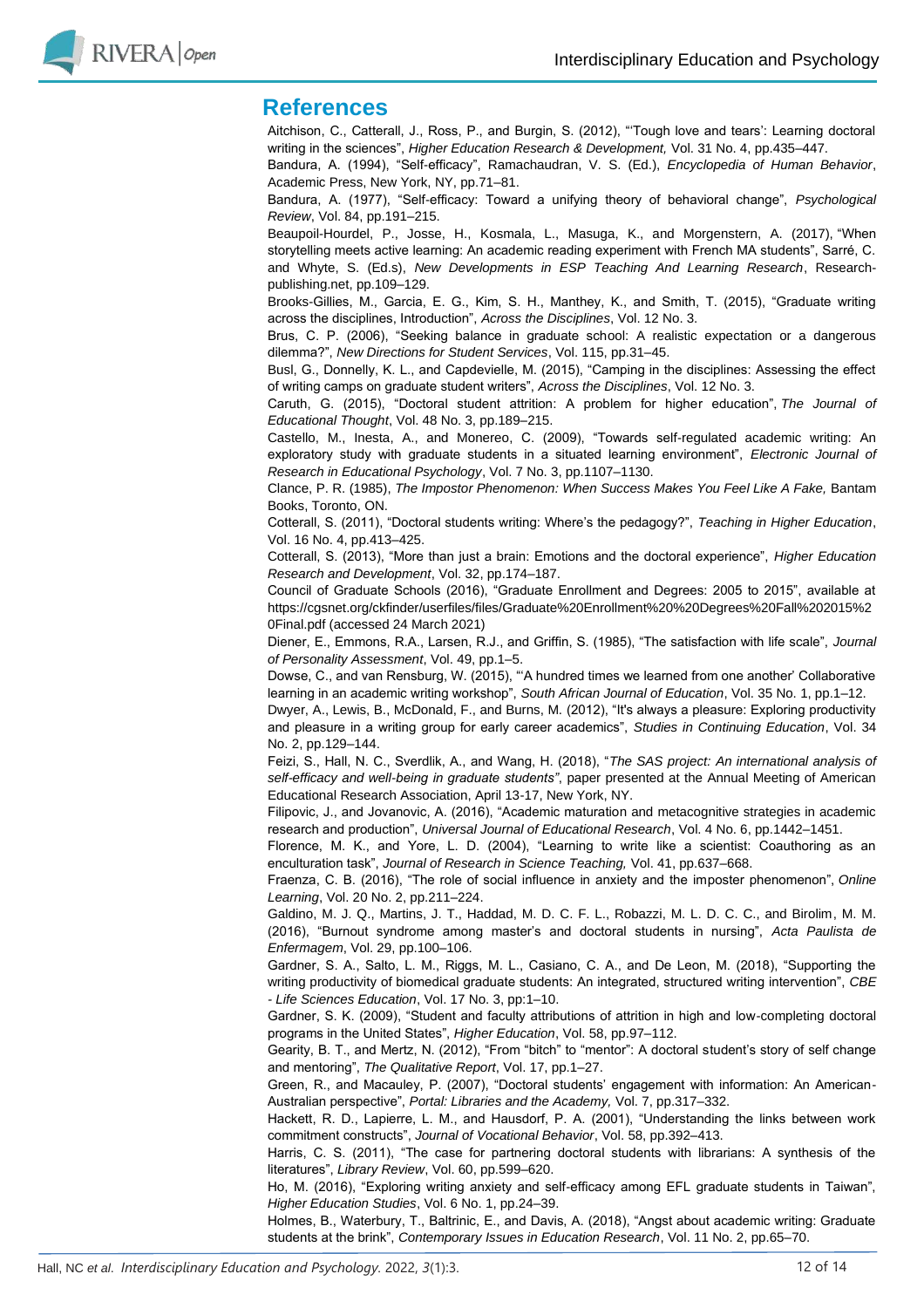

Huerta, M., Goodson, P., Beigi, M., and Chlup, D. (2017), "Graduate students as academic writers: Writing anxiety, self-efficacy and emotional intelligence", *Higher Education Research and Development*, Vol. 36 No. 4, pp.716–729.

Hughes, C. (2011), "Pleasure, change and values in doctoral pedagogy", *Studies in Higher Education,* Vol. 36, pp.621–635.

Hughes, H. E. and Bridges-Rhoads, S. C. (2013), "Beyond the scope of this paper: Writing across paradigms in education dissertations", *International Review of Qualitative Research*, Vol. 6 No. 1, pp.103–125.

Hutchinson, A., and Tracey, M. W. (2015), "Design ideas, reflection, and professional identity: How graduate students explore the idea generation process", *Instructional Science: An International Journal of the Learning Sciences*, Vol. 43 No. 5, pp.527–544.

Hwang, E., Smith, R. N., Byers, V. T., Dickerson, S., McAlister-Shields, L., Onwuegbuzie, A. J., and Benge, C. (2015), "Doctoral students' perceived barriers that slow the progress toward completing a doctoral dissertation: A mixed analysis", *Journal of Educational Issues*, Vol. 1 No. 1, pp.165–190.

Hyun, J. K., Quinn, B. C., Madon, T., and Lustig, S. (2006), "Graduate student mental health: Needs assessment and utilization of counseling services", *Journal of College Student Development*, Vol. 47 No. 3, pp.247–266.

Johnson, E. M. (2015), "'He just told me to get on with it': Insights into transforming doctoral writing development", *Collected Essays on Learning and Teaching*, Vol. 8, pp.147–152.

Kamler, B. (2008), "Rethinking doctoral publication practices: Writing from and beyond the thesis", *Studies in Higher Education*, Vol. 33 No. 3, pp.283–294.

Kearns, H., Gardiner, M., and Marshall, K. (2008), "Innovation in PhD completion: The hardy shall succeed (and be happy!)", *Higher Education Research & Development*, Vol. 27, pp.77–89.

Kramer, B., and Libhaber, E. (2016), "Writing for publication: Institutional support provides an enabling environment", *BMC Medical Education*, Vol. 16, pp.115.

Kuo, P. B., Woo, H., and Bang, N. M. (2017), "Advisory relationship as a moderator between research self-Efficacy, motivation, and productivity among counselor education doctoral students", *Counselor Education and Supervision*, Vol. 56 No. 2, pp.130–144.

Kwan, B. S. C. (2008), "The nexus of reading, writing and researching in the doctoral undertaking of humanities and social sciences: Implications for literature reviewing", *English for Specific Purposes*, Vol. 27 No. 1, pp.42–56.

Kwan, B. S. C. (2009), "Reading in preparation for writing a PhD thesis: Case studies of experiences", *Journal of English for Academic Purposes*, Vol. 8 No. 3, pp.180–191.

Lambie, G. W., and Vaccaro, N. (2011), "Doctoral counselor education students' levels of research selfefficacy, perceptions of the research training environment, and interest in research", *Counselor Education and Supervision*, Vol. 50, pp.243–258.

Lambie, G. W., Hayes, B. G., Griffith, C., Limberg, D., and Mullen, P. R. (2014), "An exploratory investigation of the research self-efficacy, interest in research, and research knowledge of Ph.D. in education students", *Innovative Higher Education*, Vol. 39 No. 2, pp.139–153.

Lavelle, E., and Bushrow, K. (2007), "Writing approaches of graduate students", *Educational Psychology*, Vol. 27 No. 6, pp.807–822.

Levecque, K., Anseel, F., De Beuckelaer, A., Van der Heyden, J., and Gisle, L. (2017), "Work organization and mental health problems in PhD students", *Research Policy*, Vol. 46 No. 4, pp.868–879. Litalien, D., and Guay, F. (2015), "Dropout intentions in PhD studies: A comprehensive model based on interpersonal relationships and motivational resources", *Contemporary Educational Psychology*, Vol. 41, pp.218–231.

Lovitts, B. E. (2008), "The transition to independent research: Who makes it, who doesn't, and why", *The Journal of Higher Education*, Vol. 79, pp.296–325.

Maslach, C., and Jackson, S. E. (1986), Maslach Burnout Inventory, Consulting Psychologist Press, Berkeley, CA.

Matoti, S., and Shumba, A. (2011), "Assessing the writing efficacy of post-graduate students at a university of technology in South Africa", *Journal of Social Sciences: Interdisciplinary Reflection of Contemporary Society*, Vol. 29, pp.109–118.

McAlpine, L., and Amundsen, C. (2012), "Challenging the taken-for-granted: How research analysis might inform pedagogical practices and institutional policies related to doctoral education", *Studies in Higher Education*, Vol. 37, pp.683–694.

McAlpine, L., Jazvac-Martek, M., and Hopwood, N. (2009), "Doctoral student experience in education: Activities and difficulties influencing identity development", *International Journal for Researcher Development*, Vol. 1, pp.97–109.

McGrail, M. R., Rickard, C. M., and Jones, R. (2006), "Publish or perish: A systematic review of interventions to increase academic publication rates", *Higher Education Research & Development*, Vol. 25 No. 1, pp.19–35.

Merga, M. K. (2015), "Thesis by publication in education: An autoethnographic perspective for educational researchers", *Issues in Educational Research*, Vol. 25 No. 3, pp.291–308.

Meyers, L. S., Gamst, G., and Guarino, A. J. (2017), Applied Multivariate Research: Design and Interpretation, Sage, Thousand Oaks, CA.

Miedijensky, S., and Lichtinger, E. (2016), "Seminar for master's thesis projects: Promoting students'